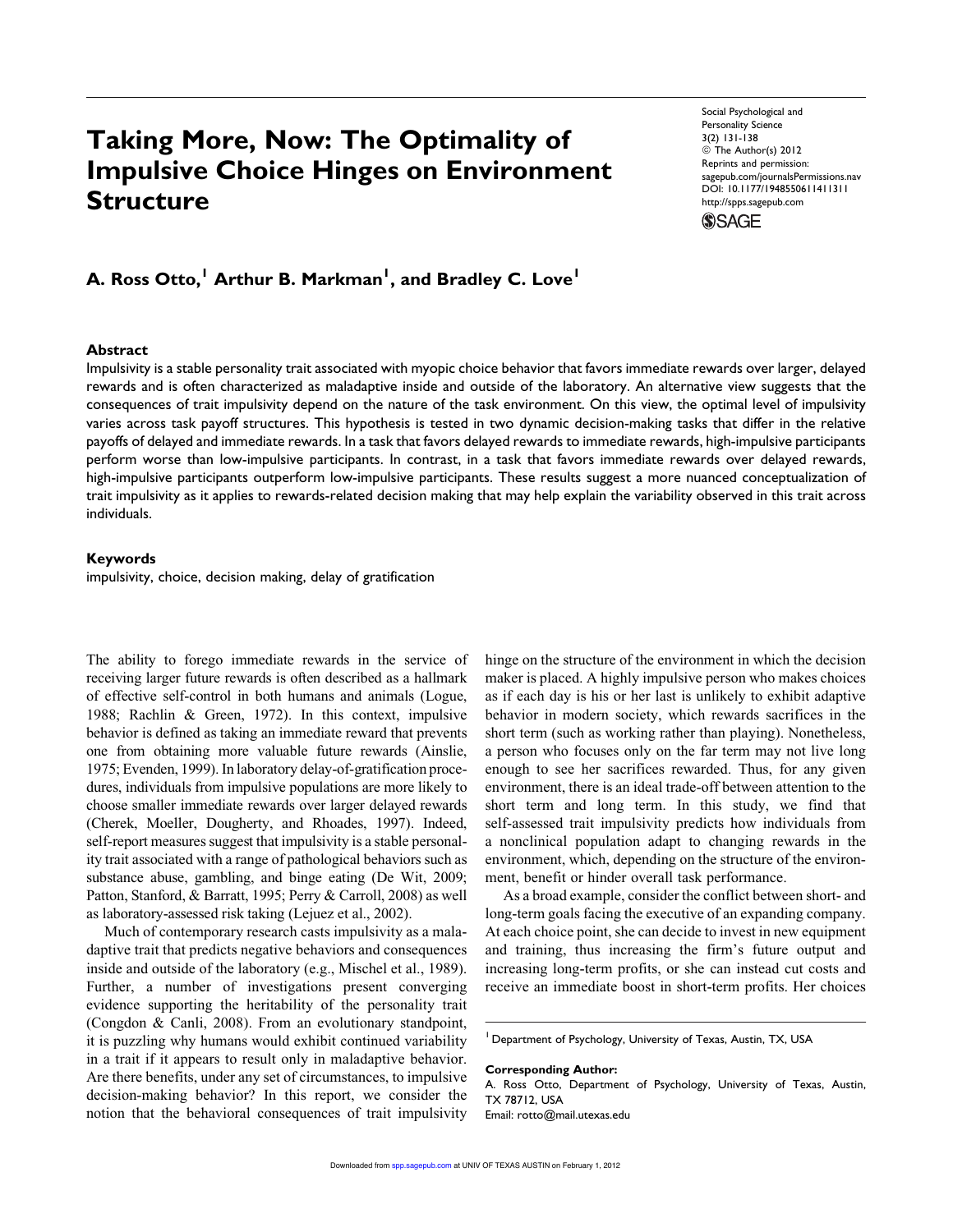effectively influence the state of the company, which in turn affect her future returns. Assuming that the market for the company's products remains stable over a long period of time, the long-term advantageous option is to forgo immediate profits and instead invest in equipment and training because doing so brings about greater profits in the future. By contrast, if the market for the company's product will soon disappear, then investing in equipment and training is suboptimal, because it entails a large opportunity cost—forgoing immediate profits—which will not likely be recovered within the duration of the company's existence. Because the company's time horizon is short, improving the state of the company's production capacity will not afford as much profit as taking the immediately resulting profits from cutting costs. In this case, it is optimal for the executive to maximize short-term rewards and continually cut costs. These two situations illustrate how the long-term advantage of ''impulsive'' choice depends on the payoff structure of the environment.

In Experiment 1, we adopt a dynamic choice task that instantiates the conflict facing the executive with a long-time horizon: the option resulting in larger immediate rewards adversely affects rewards in the long term, while the less immediately attractive option leads to larger rewards in the long term. The reward functions of the two options are depicted in Figure 1A. The vertical axis represents the immediate rewards resulting from selections to the two options as a function of environment state. In all states, the Long-Term Decreasing option (henceforth LT-decreasing; solid line) always yields a higher immediate reward than the Long-Term Increasing option (henceforth LT-increasing; dashed line). The horizontal axis represents the state of the task environment, defined as the number of LT-increasing choices made over the last 14 trials. Making LT-increasing choices—analogous to investing in equipment in training in the above example—moves the state rightward and increases the immediate rewards for both options. Making LT-decreasing choices—analogous to cutting costs—moves the state leftward and decreases both options' rewards. Because the maximum of the LT-increasing option (i.e., its resulting reward in the rightmost state) is larger than the minimum of the LT-decreasing option (its resulting reward in the leftmost state), long-term optimal choice requires forgoing the larger immediate rewards resulting from the LT-decreasing option and continually making LT-increasing choices. In effect, choices that yield larger immediate rewards negatively affect future rewards, whereas options that are less immediately attractive lead to larger future rewards. Thus, the two options are in conflict with each other: the LT-decreasing option is locally superior but globally inferior, while the LT-increasing option is locally inferior but globally superior (cf. Herrnstein, Loewenstein, Prelec, & Vaughan, 1993; Otto & Love, 2010).

Unlike previous intertemporal choice paradigms in which the delivery schedule and magnitudes of rewards for each option are explicitly presented to decision makers (e.g., Figner et al., 2010; McClure, Laibson, Loewenstein, & Cohen, 2004; Mischel et al., 1989), the consequences of the options in the present task are unknown to participants and must be learned experientially



Figure 1. Task reward functions used in the two decision environments. Panel A depicts the rewards in Experiment 1 as a function of decision makers' last 14 responses. Of particular interest is the fact that highest point of the LT-increasing reward curve is higher than the lowest point of the LT-decreasing curve. Thus, the long-term reward-maximizing strategy is to choose the LT-increasing option on every trial. Panel B depicts the rewards in Experiment 2 as a function of decision makers' last 10 responses—which is truncated from the 14 responses used in Experiment 1. Note that the LT-decreasing choice always generates higher immediate rewards than the LT-increasing choice. In contrast to the reward functions in Experiment 1, the global minimum of the LT-decreasing reward curve is greater than the global maximum of the LT-increasing reward curve. Therefore, the reward-maximizing strategy is to consistently choose the LT-decreasing option, the reverse pattern of behavior as Experiment 1.

(Herrnstein et al., 1993; Warry, Remington, & Sonuga-Bark, 1999; Yarkoni, Braver, Gray, & Green, 2005). In the present task, participants are not provided with information about the structure ofthe task environment orthe short- and long-term characteristics of the options. Because the setting is novel, participants can bring little task-specific knowledge to bear. Thus, we assume that a decision maker's choice behavior reflects their default orientation toward reward-related decisions, which, in turn, should be moderated in part by their level of trait impulsivity. To ensure that decision makers primarily rely on local, trial-by-trial feedback to gauge their choice performance in the task, we did not provide any global performance measures (e.g., history of responses, cumulative payoffs, etc.).

To measure trait impulsivity, we chose the Barratt Impulsiveness Scale (BIS-11), which has been demonstrated to have high internal consistency (Cronbach's  $\alpha = .82$ ) in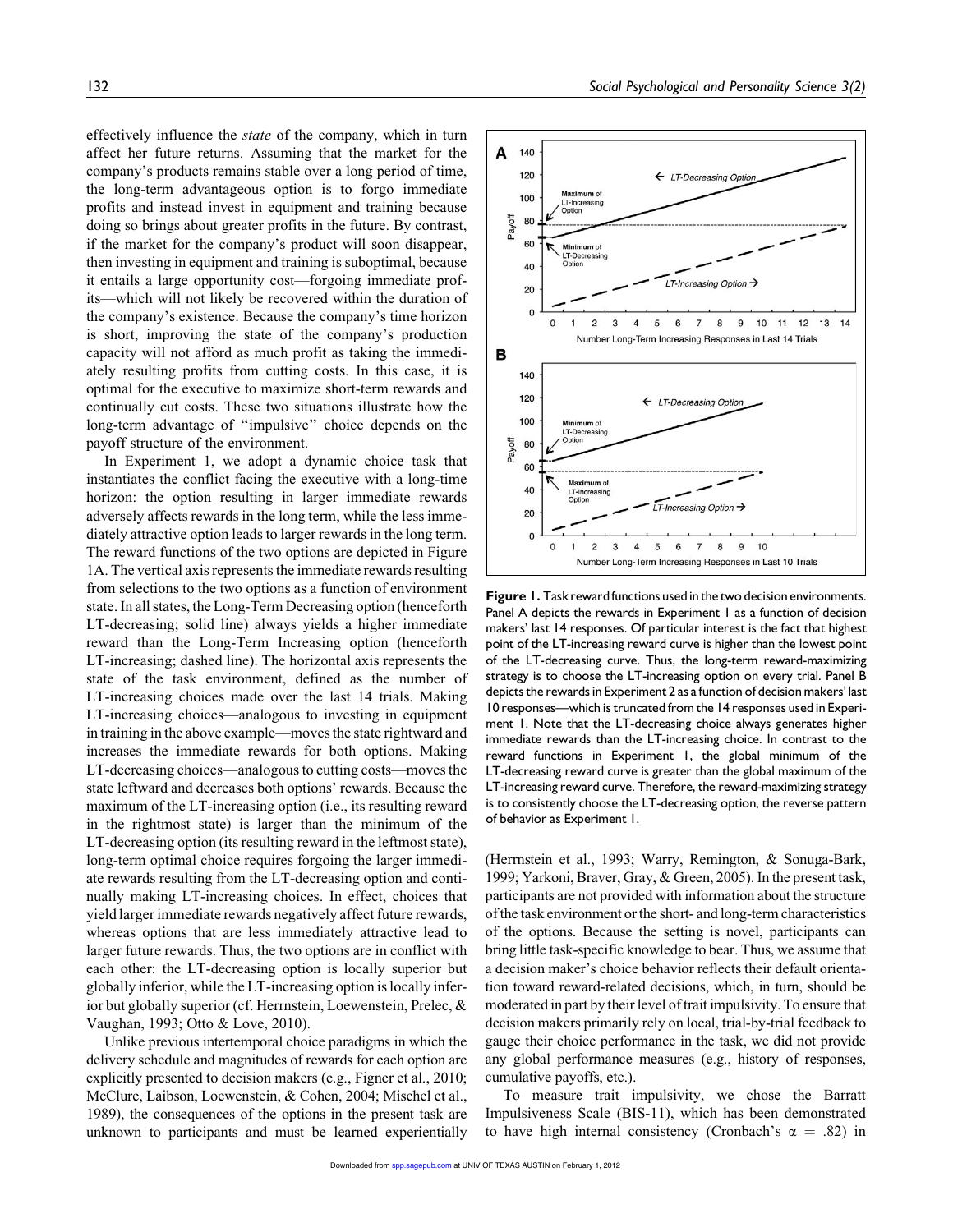normal populations and test validity in a number of psychiatric populations (Patton et al., 1995). We hypothesized that highimpulsive individuals—following the conceptualization of impulsive choice in the literature (Herrnstein, 1997; Logue, 1988)—would make decisions informed more by immediate reward differences. More specifically, we predicted that highimpulsive participants should be disinclined to choose the LT-increasing option repeatedly after they observe the large difference between the immediate rewards of the options, resulting in fewer suboptimal LT-increasing choices overall. Conversely, we predicted immediate reward differences should not exert a strong influence on the choices of low impulsives, and thus, these participants would exhibit more optimal, LT-increasing choices.

Of course, to fully demonstrate that high levels of trait impulsivity can yield more optimal patterns of choice in some decision environments, we devised a second environment in which high-impulsive participants should outperform lowimpulsive participants, akin to the example above in which the executive's company has a limited time horizon. Experiment 2 examines the consequences of impulsive choice in an environment where the dynamics of the reward structure are preserved—in that the locally superior option worsens future rewards for both options and the locally inferior option improves future rewards for both options—but the long-term consequences of the options are reversed (see Figure 1B). Because the minimum reward of the LT-decreasing choice is greater than the reward of the LT-increasing choice at every point, the optimal long-term reward maximizing strategy is to continuously make LT-decreasing choices (Otto, Gureckis, Markman, & Love, 2009). We predict that high-impulsive participants, upon observing the large immediate reward difference between the LT-decreasing and LT-increasing options, should strongly disfavor the LT-increasing option and instead make choices to the LT-decreasing option. Because the LT-decreasing option is optimal in this environment, we expect high impulsives to perform better than low impulsives—who we do not predict will be deterred by immediate reward differences from choosing the LT-increasing option.

## Experiment 1

## Method

Participants. A total of 45 undergraduates enrolled in an introductory psychology course at a major Southwestern university participated in this experiment in exchange for course credit and a small cash bonus tied to performance. The sample from which our sample was drawn is 54.3% female, 42.5% male, with 3.2% who declined to report their gender. The reported ethnicities of the participant pool were as follows: Hispanic/Latino: 15.5%, African American: 6.8%, Asian: 23.3%, Caucasian: 46.5%, Native American: <0.1%, Others: 1.5%. The ages of participants in this pool ranged from 17 to 55 ( $M = 19.08$ ,  $SD = 1.76$ ).

Materials and procedure. Participants were administered the BIS-11 questionnaire (Patton et al., 1995) that consists of 30

statements, such as ''I do things without thinking'' and ''I am more interested in the present than the future'' with which participants stated their level of agreement on a 4-point scale. Higher summed scores indicate higher levels of impulsivity.

Following the questionnaire, participants played the ''Farming on Mars'' game (see Gureckis & Love, 2009), an adaptation of Herrnstein et al.'s (1993) choice task. Participants read a story about National Aeronautics and Space Administration (NASA) scientists on Mars attempting to extract oxygen from its atmosphere in order to create breathable air for use in a human colony. They were informed that, as members of the project, their job was to extract as much oxygen as possible from the atmosphere. To do this, they needed to repeatedly choose between two ''oxygen-extraction robots'' with different properties. Beyond this information, participants were only told that the specific oxygen-extracting properties of the two robots were unknown and that their cash bonus was related to the total amount of oxygen extracted (i.e., points earned).

The game was administered on a computer and consisted of 250 trials, and the points earned on each trial were governed by the reward structure depicted in Figure 1A. On each trial, participants were shown a panel with two response buttons labeled "Robot 1" and "Robot 2," and a display between the two buttons that read ''Choose.'' The task interface conveyed no information about the long- and short-term properties of the options. The assignment of the response buttons to the LT-increasing and LT-decreasing options was randomized across participants.

The reward obtained by choosing the LT-increasing option on a given trial was defined by:

$$
5 + 70 \times \frac{h}{14},\tag{1}
$$

and the reward obtained by choosing the LT-decreasing option on a given trial was defined by:

$$
65 + 70 \times \frac{h}{14},\tag{2}
$$

where h represents the number of LT-increasing choices over the last 14 trials. A small amount of Gaussian noise ( $\sigma = 4$ ) was added to the reward on each trial. After the participant clicked one of the two response options (i.e., robots) using a computer mouse, the amount of oxygen ''points'' earned was visually depicted using an 11 by 11 grid of blue dots. The number of dots that were active in this grid indicated the amount of points earned on the current trial (i.e., more dots meant a larger amount of points in the current trial). No information about the cumulative points generated across trials was provided. At the end of the experiment, participants were paid at a rate of 1 cent (.01 USD) per 100 points earned.

## Results and Discussion

BIS-11 questionnaire and overall choice behavior. Total BIS-11 scores ranged from 44 to 82 ( $M = 62.35$ ,  $SD = 9.04$ ). It is important to note that under the reward structure used in this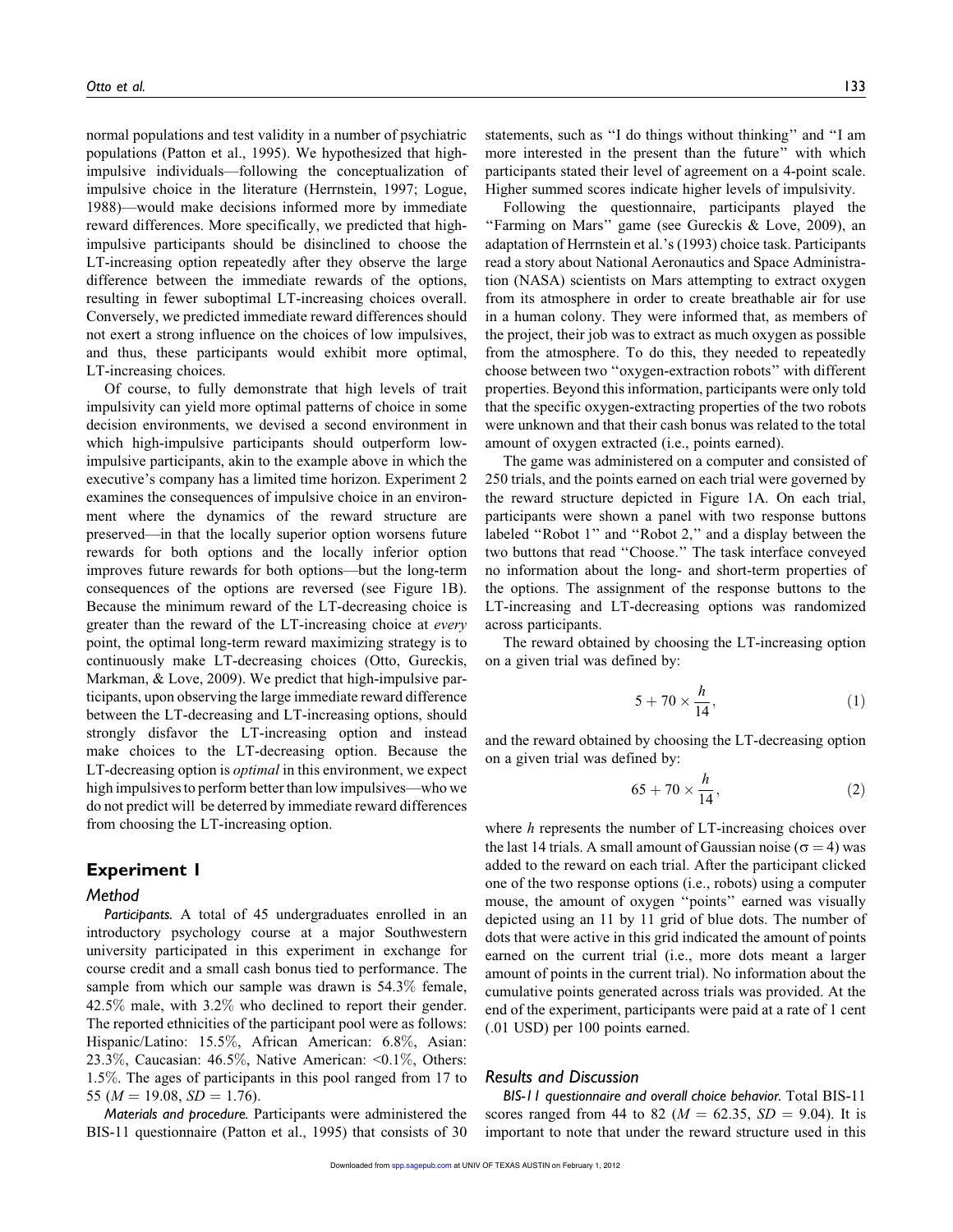

Figure 2. Relationships between impulsivity, choice behavior, and performance across Experiments 1 (top two panels) and 2 (bottom two panels). Panel A plots participants' proportions of optimal LT-increasing choices against their BIS-11 scores in Experiment 1. Note that consistent LT-increasing choice was the optimal long-term strategy in this environment. Panel B plots the average points earned, per trial, by participants in the bottom and top quartiles of BIS-11 scores. In Experiment 1, low-impulsive participants significantly outperformed high-impulsive participants. Panel C plots participants' proportions of suboptimal LT-increasing choices against their BIS-11 scores in Experiment 2. In this environment, consistently choosing the LT-decreasing option is long-term optimal choice strategy. Panel D plots the same performance analysis as in Panel B. In Experiment 2, high-impulsive participants significantly outperformed low-impulsive participants.

experiment, trial-by-trial rewards depended on the proportion of LT-increasing responses made over a moving window of the previous 14 trials, but our analyses concerned participants' choices over all 250 trials of the experiment. Overall, participants made less than half of their responses ( $M = .29$ ,  $SD =$ .24) to the LT-increasing response, but participants exhibited substantial variability in their choice behavior. To assess the extent to which participants' responses changed over the course of the experiment, we divided the 250 trials into 5 blocks of 50 trials each. A one-way analysis of variance (ANOVA) conducted on proportions of LT-increasing responses over the five blocks revealed a significant effect of block,  $F(4,44) = 8.41$ ,  $p < .0001$ . In other words, participants' overall tendency to make optimal, LT-increasing responses increased significantly over the 250 trials. Participants' evident difficulty in finding and applying the long-term optimal choice strategy mirrors previous work investigating human performance in this task (Gureckis & Love, 2009; Herrnstein et al., 1993; Warry et al., 1999).

Relationship between BIS-11 scores and choice behavior. We were interested primarily in the extent to which self-reported trait impulsivity predicted optimal performance in this task, defined as the proportion of optimal LT-increasing responses made over the course of the experiment. Figure 2A depicts the relationship between participants' BIS-11 scores and overall choice behavior. As expected, more impulsive participants exhibited lower proportions of optimal LT-increasing responses, and this negative correlation was significant,  $r(43) = -.31$ ,  $p < .05$ .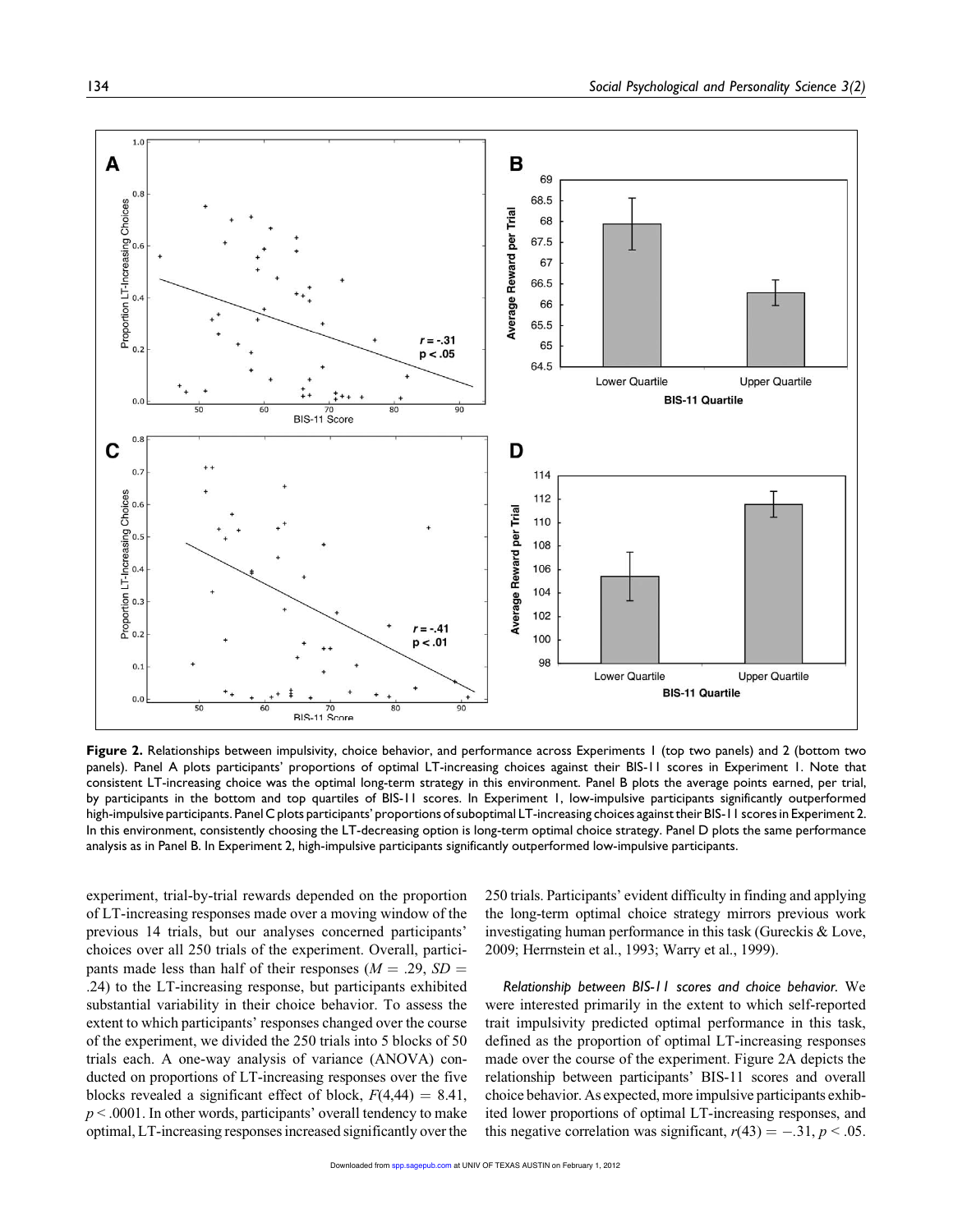Table 1. Logistic Regression Coefficients, Indicating the Influence of Observed Reward Decreases When Switching From the LT-Decreasing to the LT-Increasing Option (Decrease $_{t-2, t-1}$ ) and Trait Impulsivity (BIS-11) on Response Switching Behavior

|              | Coefficient                                            | Estimate (SE) | b Value    |
|--------------|--------------------------------------------------------|---------------|------------|
| Experiment I | Decrease <sub><math>t-2</math>, <math>t-1</math></sub> | 0.80(0.04)    | $< 0.001*$ |
|              | BIS-11                                                 | $-0.08(0.14)$ | .53        |
|              | BIS-II $\times$ decrease <sub>t - 2, t-1</sub>         | 0.21(0.06)    | $.003*$    |
|              | Experiment 2 Decrease <sub>t - 2, t-1</sub>            | 0.83(0.04)    | $< 0.001*$ |
|              | BIS-11                                                 | $-0.17(0.16)$ | .28        |
|              | BIS-II $\times$ decrease <sub>t - 2, t-1</sub>         | 0.30(0.009)   | $< 0.001*$ |

A positive interaction term between these two quantities suggests that level of trait impulsivity increased the influence of observed reward decreases on subsequent response switches.

\* Denotes significance at the .05 level.

In other words, more impulsive participants were less likely to utilize the optimal, long-term rewards maximizing strategy.

We also examined optimal performance in terms of points per trial averaged over all 250 trials. Impulsive choices also had monetary consequences: we found a suggestive negative correlation between BIS-11 scores and average rewards per trial,  $r(43)$  =  $-.29, p = .054$ . Because average rewards have limited sensitivity as an index of performance—due to the underlying task dynamics and stochastic rewards—we found that a quartile analysis, depicted in Figure 2B, provided a more compelling demonstration of the relationship between trait impulsivity and monetary performance. On average, participants in the top quartile of BIS-11 scores earned significantly fewer points per trial  $(M =$  $66.28$ ,  $SD = 1.01$ ,  $N = 10$ ) than participants in the bottom quartile  $(M = 67.94, SD = 2.07, N = 10), t(18) = 2.38, p < .05, d = 1.02.$ 

As an explanation for this aggregate pattern of choice, we hypothesized that high-impulsive participants were more sensitive to the decrease in immediate rewards observed when switching from the LT-decreasing to LT-increasing option (see Figure 1A), and as a result, observing such a decrease would be more likely to bring about a response switch. To test this hypothesis, we used a mixed-effects general linear model (random effects over subjects) and regressed response switches on trial t against each participant's BIS-11 score and a binary indicator specifying whether observed rewards decreased between trials  $t - 1$  and  $t - 2$  (constrained to situations where an LT-decreasing response was made at  $t - 2$  and an LT-increasing response was made at  $t - 1$ ). The coefficient estimates are reported in Table 1. Crucially, we found a significant positive interaction between BIS-11 scores and observed reward decreases, suggesting that impulsivity was associated with an increased tendency to change responses after observing immediate reward differences between the two options.

# Experiment 2

Experiment 2 modified the reward structure of Experiment 1 so that the LT-decreasing option became the long-term optimal option (Otto et al., 2009). This situation is analogous to the example above in which the executive's time horizon does not

warrant improving the company's production capacity. In the structure depicted in Figure 1B, rewards only depended on the last 10 choices instead of the last 14 choices. Critically, because the range of possible states has been truncated, the minimum reward given by the LT-decreasing option was larger than the maximum possible reward given by the LT-increasing option. Note that this situation requires the opposite pattern of choice as in Experiment 1: choosing the option with the larger immediate rewards (the LT-decreasing option) is actually the optimal long-term pattern of choice.

## Method

Participants. A total of 43 students at a major Southwestern university participated in this experiment, drawn from the same participant pool described in Experiment 1.

Materials and procedure. The same questionnaire, stimuli, and instructions were used as in Experiment 1 with the exception of the modified reward structure. The resultant slopes of the reward functions and the distance between the LT-increasing and LT-decreasing reward functions remained the same, but the number of possible states was changed from 14 to 10 states. The rewards for the LT-increasing and LT-decreasing options were defined by:

$$
5 + 50 \times \frac{h}{10},\tag{3}
$$

and

$$
65 + 50 \times \frac{h}{10},\tag{4}
$$

respectively, where  $h$  represents the number of LT-increasing choices over the last 10 trials. A small amount of Gaussian noise ( $\sigma = 4$ ) was added to the reward on each trial.

## Results and Discussion

BIS-11 questionnaire and overall choice behavior. Total BIS-11 scores ranged from 49 to 91 ( $M = 64.65$ ,  $SD = 10.62$ ). It is important to note that under the reward structure used in this experiment, trial-by-trial rewards depended on the proportion of LT-increasing responses made over a moving window of the previous 10 trials, but our analyses concerned participants' choices over all 250 trials of the experiment. Participants' average proportion of LT-increasing responses over the entire experiment was .24  $(SD = .23)$ , and a one-way ANOVA conducted on choice proportions over five blocks revealed a significant effect of trial,  $F(4, 42) = 3.18$ ,  $p < .05$ . That is, participants' overall tendency to make suboptimal overall tendency to make suboptimal LT-increasing responses increased significantly over the course of the experiment.

Relationship between BIS-11 scores and choice behavior. Figure 2C reveals that, as expected, increasing impulsivity was associated with a smaller proportion of LT-increasing responses,  $r(41) = -.41$ ,  $p < .01$ . Thus, in this study, more impulsive participants tended to make more optimal responses than did less impulsive participants. In both Experiments 1 and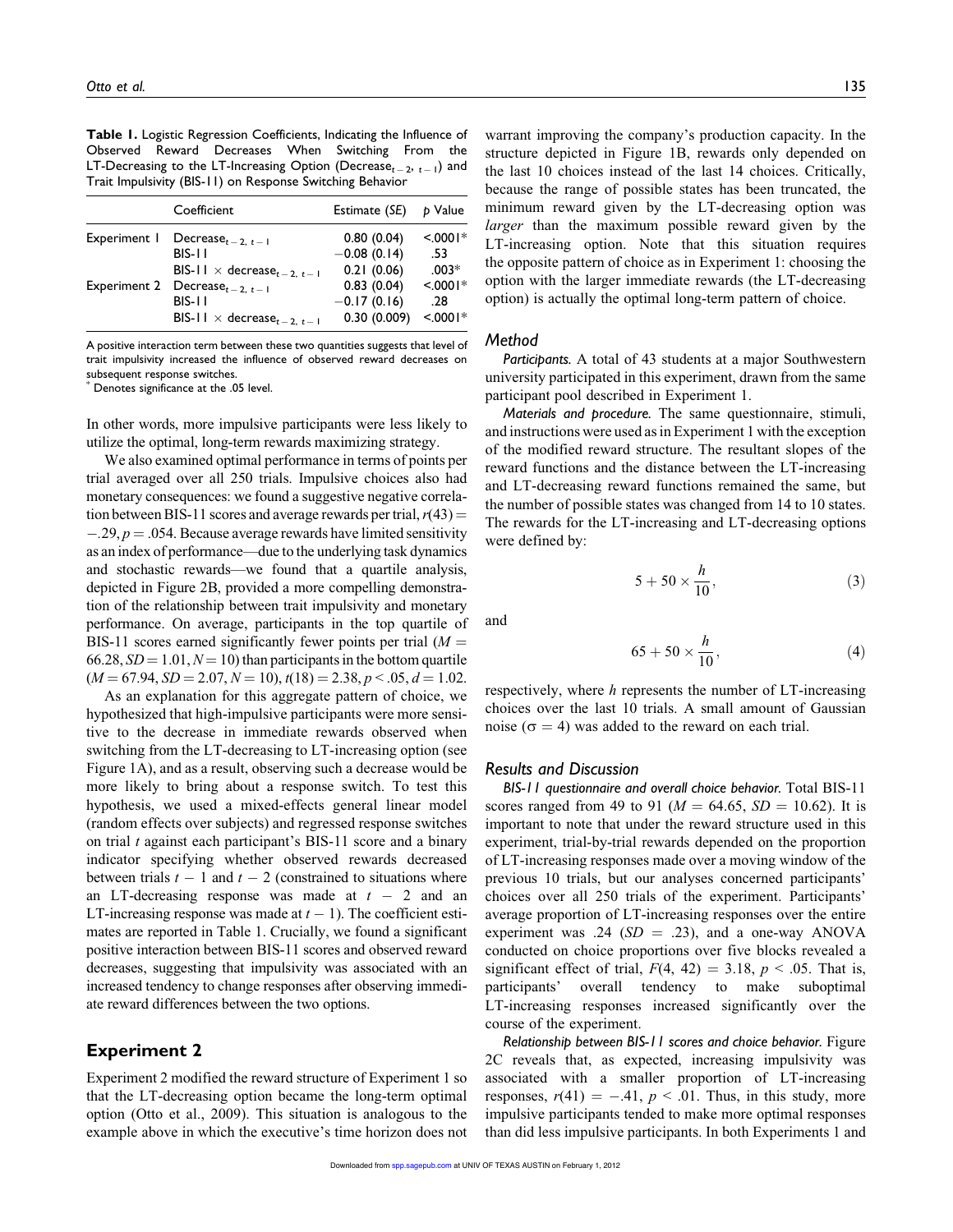2, of course, the impulsive participants were selecting the LT-decreasing option which results in larger immediate rewards. However, in Experiment 2, the option with larger immediate rewards is also best in the long term.

We found a significant positive relationship between impulsivity level and rewards-per-trial averaged over 250 trial,  $r(41) = .44$ ,  $p < .01$ . Figure 2D reveals that the consequences of these choice patterns were opposite. Experiment 1: participants in the top quartile of BIS-11 scores earned significantly more points per trial ( $M = 111.59$ ,  $SD =$ 3.46,  $N = 10$ ) than participants in the bottom quartile  $(M = 105.41, SD = 6.55, N = 11), t(19) = 2.63, p < .05,$  $d = 1.18.$ 

As in Experiment 1, we also hypothesized that highimpulsive participants would be more likely to switch responses after observing a decrease in immediate rewards observed after having sampled the LT-decreasing and LTincreasing options. Employing the same mixed-effects regression as above, we found—as in Experiment 1—a significant negative interaction between BIS-11 scores and observed reward decreases (see Table 1) suggesting that impulsivity was associated with an increased tendency to change responses after observing immediate reward differences. Of course, optimal behavior in this environment requires choosing the option with larger immediate rewards.

# General Discussion

While impulsivity is often discussed as a maladaptive trait associated with myopic decision making and a myriad of pathological behaviors (Patton et al., 1995; Perry & Carroll, 2008; Petry, 2001), the present set of results lends credence to the notion that impulsivity is not a purely maladaptive trait but one whose consequences hinge on the structure of the decision-making environment. We found that low- and highimpulsive participants exhibited consistent trial-to-trial choice behavior across the two experiments: impulsive participants were more likely to choose the option with larger immediate rewards—based on their direct experience from sampling the two options—whereas less impulsive participants were more likely to pass up larger immediate gains and opt for the option associated with increasing rewards over time.

Crucially, whether each tendency was advantageous or disadvantageous depended not on any endogenous factors, but solely on the environment. In one environment (Experiment 1), impulsivity was disadvantageous, but in another (Experiment 2), impulsivity led to greater overall returns. Indeed, the observed interaction between personality trait and situation supports the widely held view that this interaction is possibly a more important determinant of behavior than either factor alone (Bowers, 1973).

It is important to note that the present task does not allow us to completely rule out the possibility that low and high impulsives may differ not in their basic orientation toward immediate rewards, but rather, in a more cognitive or strategic capacity. For example, the choices of low-impulsive

subjects may have been motivated by curiosity about that task structure—that is, repeatedly choosing the less immediately rewarding option in order to uncover the underlying payoff dynamics. Alternately, low and high impulsives may differ in their fundamental ability to perceive and understand the underlying task structure. On this view, low impulsives would outperform high impulsives in both Experiments 1 and 2, as understanding the task structure would facilitate optimal choice in both structures. However, Experiment 2—which differed from Experiment 1 only in the number of states revealed that high impulsives outperformed low impulsives, suggesting against the possibility that low impulsives formed more veridical representations of the task structure than high impulsives. Future work should investigate the role that strategic differences play in the choice behavior of low- and high-impulsive decision makers.

The present results provide a more nuanced account of the relationship between impulsive choice and the reward structure in which individuals are making decisions. The idea that the optimality of a particular personality trait hinges on the decision maker's current environment is not entirely novel (cf. Dickman, 1985; Evenden, 1999). Intuitively, it may be adaptive in the long run for a species to exhibit consistent personality trait variability in the face of a potentially changing environment. Indeed, behavioral ecologists have entertained the idea that fluctuations in environmental factors indirectly maintain genetic variation in animal personality (Dingemanse, Both, Drent, & Tinbergen, 2004). A body of theoretical work has also called into question the suboptimality of ''impulsive'' choice—that is, taking immediate rewards over larger delayed ones—arguing that what appears to be an impulsive choice in animal delay-of-gratification procedures can be explained by reward rate maximization (Kacelnik, 1997; Stephens & Anderson, 2001) or a Bayesian assessment of the uncertainty in the hazard rate underlying long-term rewards delivery (Sozou, 1998). Relatedly, substance abusers, who exhibit pathologically risky and impulsive choice behavior (Petry, 2001), have been shown to exhibit—under certain circumstances—more advantageous choice behavior in gambling tasks (Shiv, Loewenstein, & Bechara, 2005).

The literature reveals an inconsistent predictive relationship between self-assessed trait impulsivity and reward-related choice behavior. Richards, Zhang, Mitchell, and de Wit (1999) report a marginally significant relationship between self-report measures of impulsiveness and propensity to choose smaller immediate rewards over larger delayed rewards in explicit trade-off paradigms. Other studies have reported difficulty correlating self-report measures with delay-ofgratification behavior (Reynolds, Ortengren, Richards, & de Wit, 2006). Self-report measures of impulsivity have been shown to predict delay-of-gratification behavior in populations composed of violent and nonviolent parolees (Cherek, Moeller, Dougherty, & Rhoades, 1997), parents of adolescents with disruptive behavioral disorders (Swann, Bjork, Moeller, & Dougherty, 2002), and heroin addicts (Kirby, Petry, & Bickel,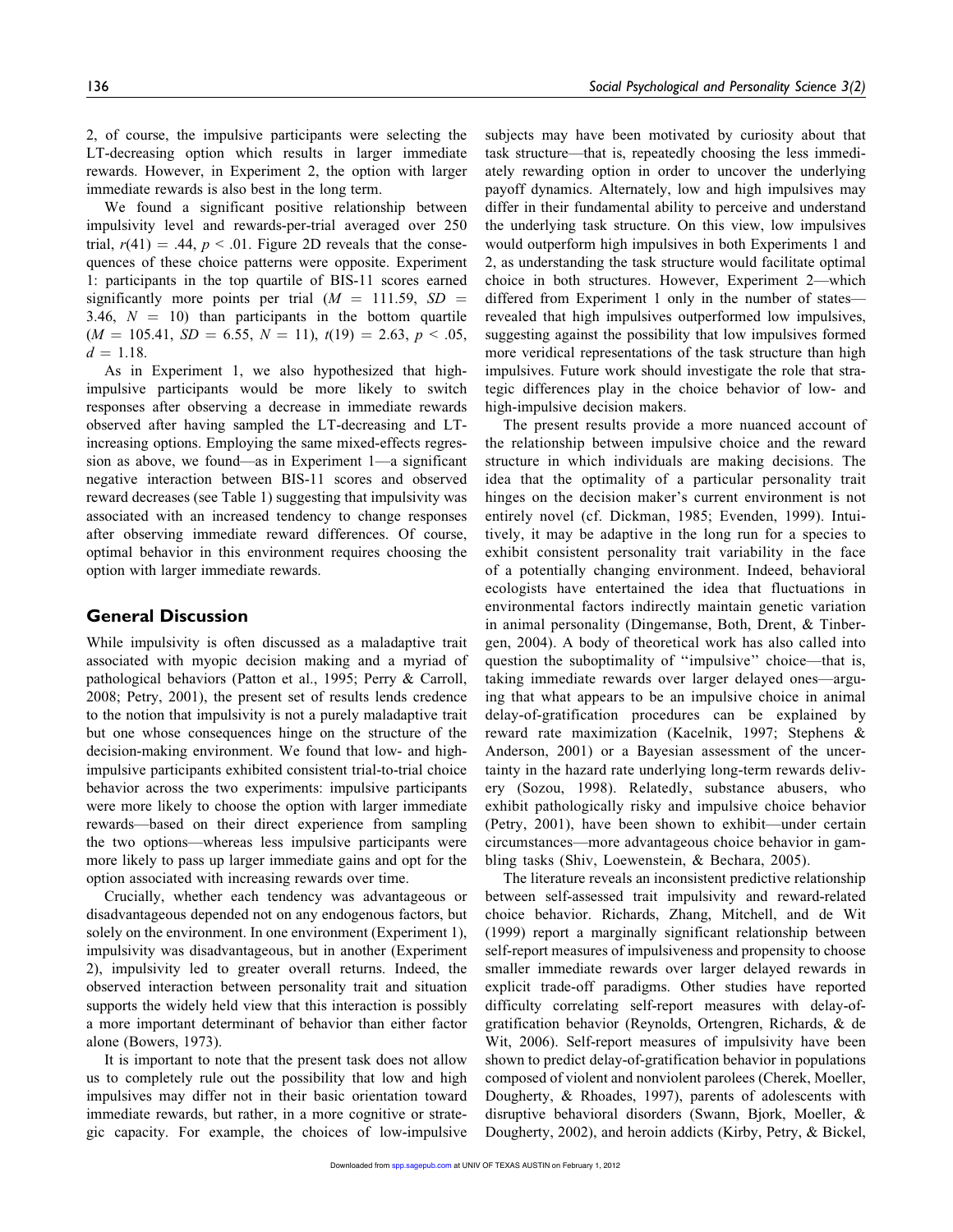1999)—however, these studies were conducted using populations expected to exhibit wide ranges of psychopathology. The present set of results highlights the behavioral sensitivity of the present choice task to levels of trait variability found in normal, nonclinical populations.

#### Acknowledgments

The authors wish to thank Tal Yarkoni, Lisa Zaval, and Jeff Stevens for helpful comments on an earlier draft of this article, Todd Gureckis for the ''Farming on Mars'' task code, and Malory Lee for her assistance with data collection.

## Declaration of Conflicting Interests

The author(s) declared no potential conflicts of interest with respect to the research, authorship, and/or publication of this article.

#### Funding

The author(s) disclosed receipt of the following financial support for the research, authorship, and/or publication of this article: National Institute of Mental Health Grant MH077708 to Arthur B. Markman; Air Force Office of Scientific Research FA9550-10-1-0268, Army Research Laboratory W911NF-09-2-0038, and National Science Foundation #0927315 to Bradley C. Love.

#### **References**

- Ainslie, G. (1975). Specious reward: A behavioral theory of impulsiveness and impulse control. Psychological Bulletin, 82, 463-496.
- Bowers, K. S. (1973). Situationism in psychology: An analysis and a critique. Psychological Review, 80, 307-336.
- Cherek, D. R., Moeller, F. G., Dougherty, D. M., & Rhoades, H. (1997). Studies of violent and nonviolent male parolees: II. Laboratory and psychometric measurements of impulsivity. Biological Psychiatry, 41, 523-529.
- Congdon, E., & Canli, T. (2008). A neurogenetic approach to impulsivity. Journal of Personality, 76, 1447-1484.
- De Wit, H. (2009). Review: Impulsivity as a determinant and consequence of drug use: A review of underlying processes. Addiction Biology, 14, 22-31.
- Dickman, S. (1985). Impulsivity and perception: Individual differences in the processing of the local and global dimensions of stimuli. Journal of Personality and Social Psychology, 48, 133-149.
- Dingemanse, N. J., Both, C., Drent, P. J., & Tinbergen, J. M. (2004). Fitness consequences of avian personalities in a fluctuating environment. Proceedings of the Royal Society B: Biological Sciences, 271, 847-852.
- Evenden, J. L. (1999). Varieties of impulsivity. Psychopharmacology, 146, 348-361.
- Figner, B., Knoch, D., Johnson, E. J., Krosch, A. R., Lisanby, S. H., Fehr, E., & Weber, E. U. (2010). Lateral prefrontal cortex and self-control in intertemporal choice. Nature Neuroscience, 13, 538-539.
- Gureckis, T. M., & Love, B. C. (2009). Short-term gains, long-term pains: How cues about state aid learning in dynamic environments. Cognition, 113, 293-313.
- Herrnstein, R. J. (1997). The matching law. In H. Rachlin & D. I. Laibson (Eds.), Cambridge, MA: The Harvard University Press.
- Herrnstein, R. J., Loewenstein, G. F., Prelec, D., & Vaughan, W. (1993). Utility maximization and melioration: Internalities in individual choice. Journal of Behavioral Decision Making, 6, 149-185.
- Kacelnik, A. (1997). Normative and descriptive models of decision making: Time discounting and risk sensitivity. In G. R. Bock & G. Cardew (Eds.), Characterizing human psychological adaptations. Chichester, UK: Wiley (Ciba Foundation Symposium 208).
- Kirby, K. N., Petry, N. M., & Bickel, W. K. (1999). Heroin addicts have higher discount rates for delayed rewards than non-drug-using controls. Journal of Experimental Psychology: General, 128, 78-87.
- Lejuez, C. W., Read, J. P., Kahler, C. W., Richards, J. B., Ramsey, S. E., Stuart, G. L., ... , Brown, R. A. (2002). Evaluation of a behavioral measure of risk taking: The Balloon Analogue Risk Task (BART). Journal of Experimental Psychology: Applied, 8, 75-84.
- Logue, A. W. (1988). Research on self-control: An integrating framework. Behavioral and Brain Sciences, 11, 665-679.
- McClure, S. M., Laibson, D. I., Loewenstein, G., & Cohen, J. D. (2004). Separate neural systems value immediate and delayed monetary rewards. Science, 306, 503-507.
- Mischel, W., Shoda, Y., & Rodriguez, M. (1989). Delay of gratification in children. Science, 244, 933-938.
- Otto, A. R., Gureckis, T. M., Markman, A. B., & Love, B. C. (2009). Navigating through abstract decision spaces: Evaluating the role of state generalization in a dynamic decision-making task. Psychonomic Bulletin & Review, 16, 957-963.
- Otto, A. R., & Love, B. C. (2010). You don't want to know what you're missing: When information about forgone rewards impedes dynamic decision-making. Judgment and Decision Making, 5, 1-10.
- Patton, J. H., Stanford, M. S., & Barratt, E. S. (1995). Factor structure of the Barratt impulsiveness scale. Journal of Clinical Psychology, 51, 768-774.
- Perry, J., & Carroll, M. (2008). The role of impulsive behavior in drug abuse. Psychopharmacology, 200, 1-26.
- Petry, N. M. (2001). Substance abuse, pathological gambling, and impulsiveness. Drug and Alcohol Dependence, 63, 29-38.
- Rachlin, H., & Green, L. (1972). Commitment, choice and self-control. Journal of the Experimental Analysis of Behavior, 17, 15-22.
- Reynolds, B., Ortengren, A., Richards, J. B., & de Wit, H. (2006). Dimensions of impulsive behavior: Personality and behavioral measures. Personality and Individual Differences, 40, 305-315.
- Richards, J. B., Zhang, L., Mitchell, S. H., & de Wit, H. (1999). Delay or probability discounting in a model of impulsive behavior: Effect of alcohol. Journal of the Experimental Analysis of Behavior, 71, 121-143.
- Shiv, B., Loewenstein, G., & Bechara, A. (2005). The dark side of emotion in decision-making: When individuals with decreased emotional reactions make more advantageous decisions. Cognitive Brain Research, 23, 85-92.
- Sozou, P. D. (1998). On hyperbolic discounting and uncertain hazard rates. Proceedings of the Royal Society B: Biological Sciences, 265, 2015-2020.
- Stephens, D. W., & Anderson, D. (2001). The adaptive value of preference for immediacy: When shortsighted rules have farsighted consequences. Behavioral Ecology, 12, 330-339.